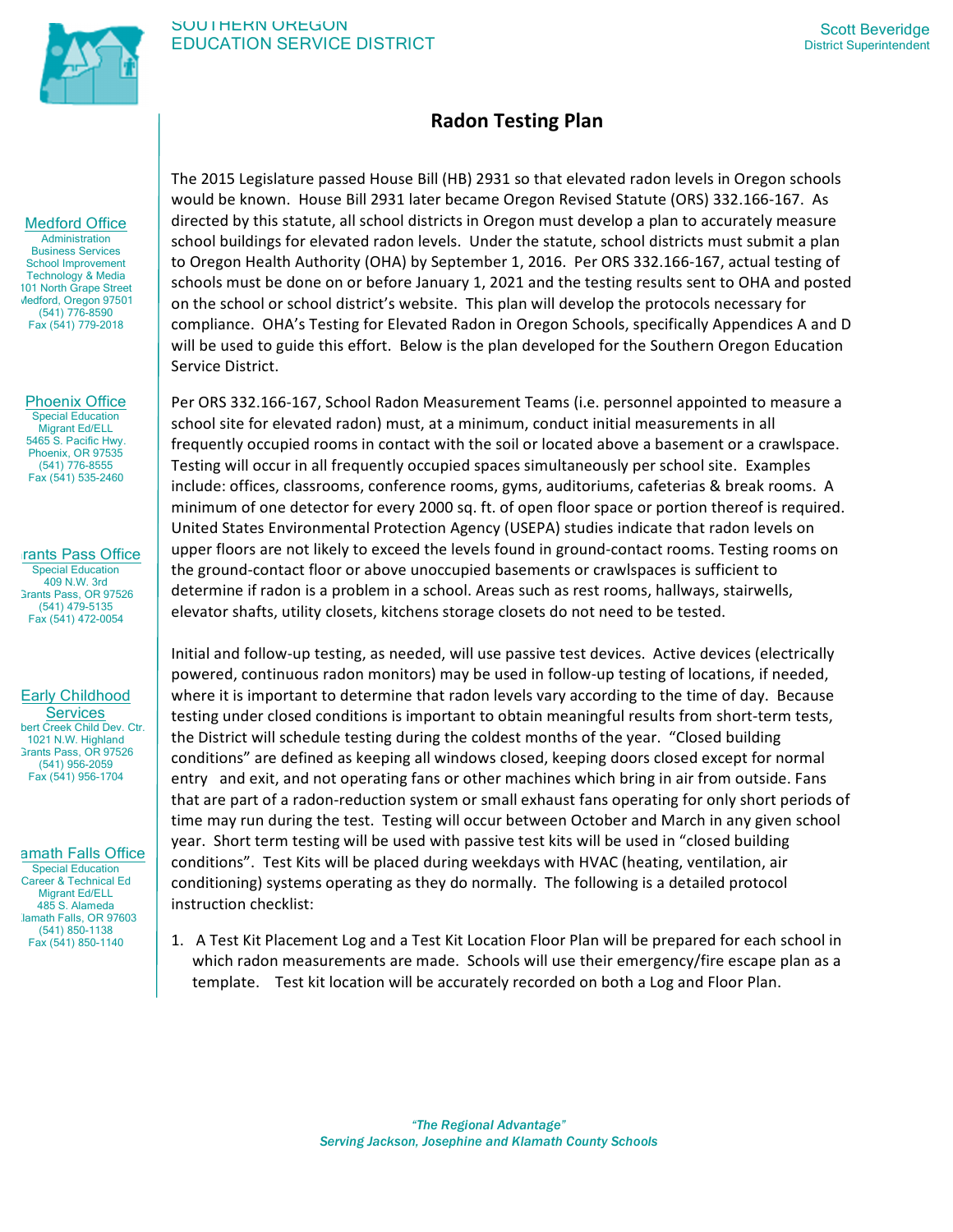

2. Test kits or testing services must meet the current requirements of the national certifying organizations, National Radon Proficiency Program (NRPP, www.nrpp.info) or the National Radon Safety Board (NRSB, www.nrsb.org). Testing must be done following the directions on the test kit.

# Medford Office

**Administration** Business Services School Improvement Technology & Media 101 North Grape Street Medford, Oregon 97501 (541) 776-8590 Fax (541) 779-2018

Phoenix Office Special Education Migrant Ed/ELL 5465 S. Pacific Hwy. Phoenix, OR 97535 (541) 776-8555 Fax (541) 535-2460

rants Pass Office Special Education 409 N.W. 3rd Grants Pass, OR 97526 (541) 479-5135 Fax (541) 472-0054

# Early Childhood

**Services** bert Creek Child Dev. Ctr. 1021 N.W. Highland Grants Pass, OR 97526 (541) 956-2059 Fax (541) 956-1704

## amath Falls Office

Special Education Career & Technical Ed Migrant Ed/ELL 485 S. Alameda Jamath Falls, OR 97603 (541) 850-1138 Fax (541) 850-1140

- 3. Per ORS 332.166-167, school radon measurement teams must, at a minimum, conduct initial measurements in all frequently occupied rooms in contact with the soil or located above a basement or a crawlspace. Room examples include offices, classrooms, conference rooms, gyms, auditoriums, cafeterias and break rooms.
- 4. The number of test kits used to measure radon (detectors) must be determined by counting the number of appropriate rooms. One detector kit is used for each room that is 2000 square feet or less. Additional test kits are needed for larger rooms.
- 5. Added to this number will be the test kits needed for Quality Assurance purposes.
- 6. Test kits will be placed in all rooms in contact with the soil or located above a basement or crawlspace that are frequently occupied by students and school staff.
- 7. Testing will occur during the time that students and teachers are normally present (during weekdays).
- 8. In addition to placing detectors, additional test kits will be provided to serve as quality assurance measures (duplicate, blank, and spike measurements). Quality Assurance procedures will be conducted as described in OHA's Testing for Elevated Radon in Oregon Schools.
- 9. All test kits placed in the school site (detectors, duplicates, and blanks) must be noted on the Device Placement Log and Floor Plan by their serial number.
- 10. Test kits should be placed.
	- a. Where they are least likely to be disturbed or covered up.
	- b. At least three feet from doors, windows to outside or ventilation ducts.
	- c. At least one foot from exterior walls.
	- d. At least 20 inches to six feet from floor.
	- e. About every 2,000 square feet for large spaces (e.g., a 3500 square foot gymnasium would require two test kits)

Along with the five-item placement protocol above, School Radon Measurement Teams can simply place the test kit on the teacher's desk or up on a bookshelf, out of the way of students. To prevent tampering, kits may be suspended from a wall or ceiling (using string and thumbtack/tape). If they are suspended, they should be 20 inches to 6 feet above the floor, at least 1 foot below the ceiling.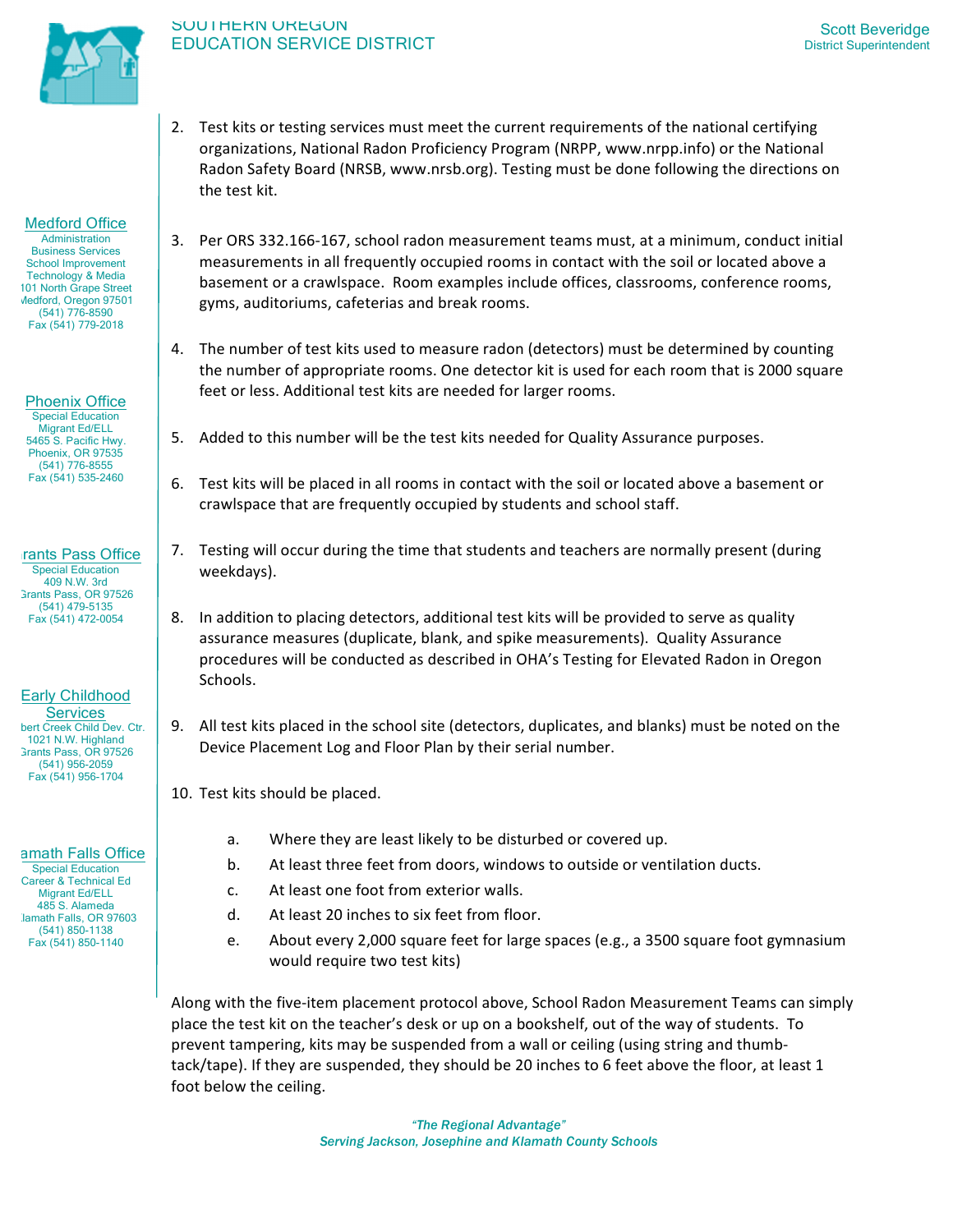

- 11. Test kits must **NOT** be placed:
	- a. Near drafts resulting from heating, ventilating vents, air conditioning vents, fans, doors, and windows.
	- b. In direct sunlight.
	- c. In areas of high humidity such as bathrooms, kitchens, laundry rooms, etc.
	- d. Where they may be disturbed at any time during the test
- 12. Testing with short-term test kits must be used under closed conditions (closed windows/doors except for normal exit/entry):
	- a. Closed conditions: Short-term tests should be made under closed conditions in order to obtain more representative and reproducible results. Open windows and doors permit the movement of outdoor air into a room. When closed conditions in a room are not maintained during testing, the subsequent dilution of radon gas by outdoor air may produce a measurement result that falls below the action level in a room that actually has a potential for an elevated radon level. Schools shall only be tested for radon during periods when the HVAC system is operating as it does normally.
	- b. All external doors should be closed except for normal use  $-$  structural and weatherization defects need to be repaired prior to testing.
	- c. Closed conditions must be verified when placing and retrieving test kits.
- 13. Short-term test kits will be placed during colder months (October through March).
	- a: Colder months: Because testing under closed conditions is important to obtain meaningful results from short-term tests, the District will schedule testing during the coldest months of the year. During these months, windows and exterior doors are more likely to be closed. In addition, the heating system is more likely to be operating. This usually results in the reduced intake of outside air. Moreover, studies of seasonal variations of radon measurements in schools found that short-term measurements may more likely reflect the average radon level in a room for the school year when taken during the winter heating season.
	- b: The District will check and document local weather forecasts prior to placing test kits. Do not conduct short-term measurements (2-5 days) during severe storms or period of high winds. The definition of severe storm by the National Weather Service is one that generates winds of 58 mph and/or  $\frac{3}{4}$  inch diameter hail and may produce tornadoes.
- 14. Test Kits will be placed during weekdays with HVAC (heating, ventilation, air conditioning) systems operating as they do normally.

Suggested timeline:

Monday morning – Place kits (detectors/duplicates/blanks) per Test Kit Placement Log created for school. Record data, as needed, on Log.

Thursday morning – Pick up kits, record as needed, ship with (previously requested & received) spiked test kits to Radon Measurement Laboratory.

a. Air conditioning systems that recycle interior air may be operated.

# Medford Office

**Administration** Business Services School Improvement Technology & Media 101 North Grape Street Medford, Oregon 97501 (541) 776-8590 Fax (541) 779-2018

Phoenix Office Special Education

Migrant Ed/ELL 5465 S. Pacific Hwy. Phoenix, OR 97535 (541) 776-8555 Fax (541) 535-2460

rants Pass Office Special Education 409 N.W. 3rd Grants Pass, OR 97526 (541) 479-5135 Fax (541) 472-0054

# Early Childhood

**Services** bert Creek Child Dev. Ctr. 1021 N.W. Highland Grants Pass, OR 97526 (541) 956-2059 Fax (541) 956-1704

# amath Falls Office

Special Education Career & Technical Ed Migrant Ed/ELL 485 S. Alameda Jamath Falls, OR 97603 (541) 850-1138 Fax (541) 850-1140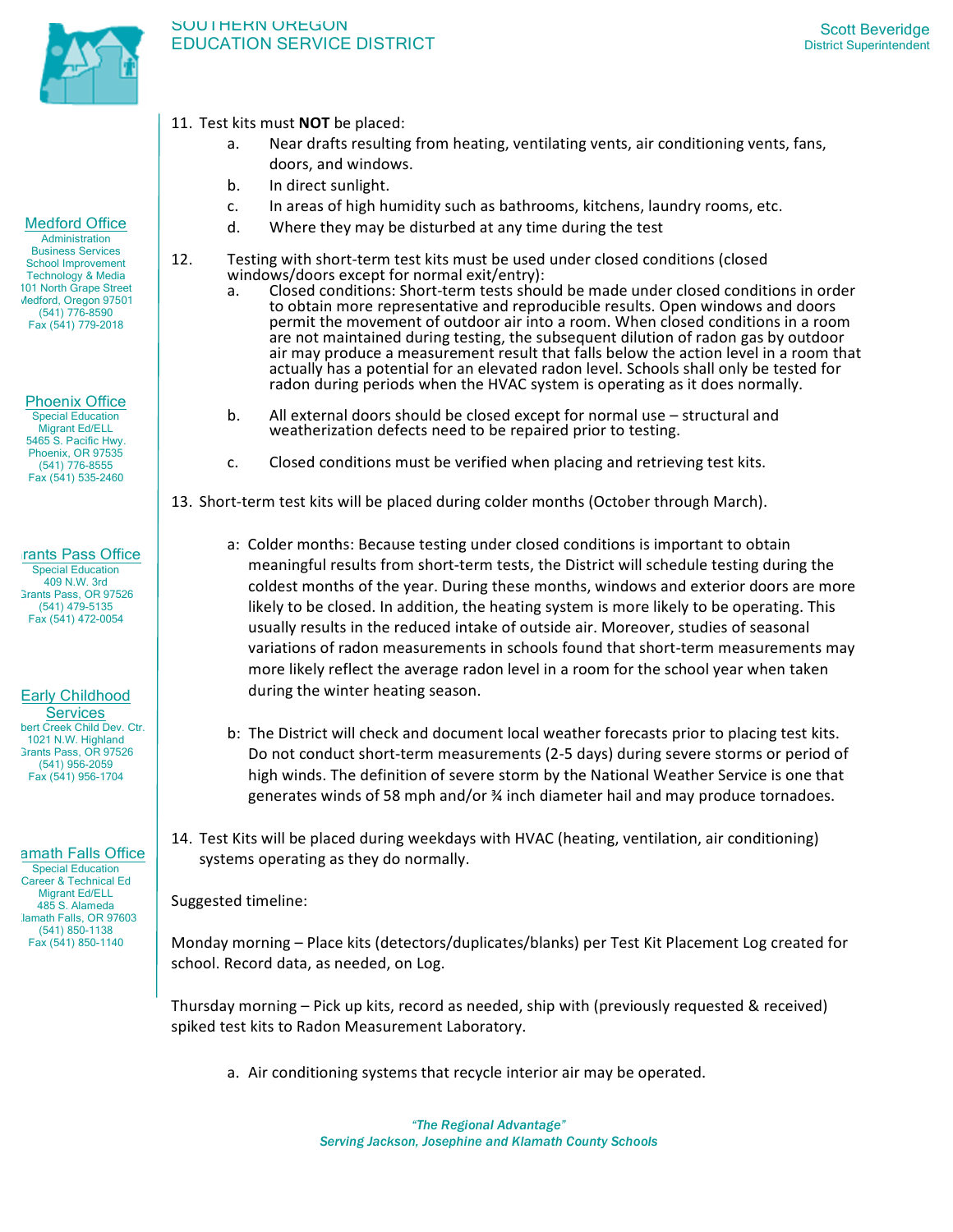

# SOUTHERN OREGON SOUTHERIN OREGON<br>EDUCATION SERVICE DISTRICT STATES SCOTTING SCOTT DISTRICT Superintendent

Medford Office

Administration Business Services School Improvement Technology & Media 101 North Grape Street Medford, Oregon 97501 (541) 776-8590 Fax (541) 779-2018

Phoenix Office Special Education Migrant Ed/ELL 5465 S. Pacific Hwy. Phoenix, OR 97535 (541) 776-8555 Fax (541) 535-2460

rants Pass Office Special Education 409 N.W. 3rd Grants Pass, OR 97526 (541) 479-5135 Fax (541) 472-0054

# Early Childhood

**Services** bert Creek Child Dev. Ctr. 1021 N.W. Highland Grants Pass, OR 97526 (541) 956-2059 Fax (541) 956-1704

amath Falls Office

Special Education Career & Technical Ed Migrant Ed/ELL 485 S. Alameda Jamath Falls, OR 97603 (541) 850-1138 Fax (541) 850-1140

- b. Window air conditioning units may be operated in a re-circulating mode, but must be greater than 20 feet from the test kit.
- c. Ceiling fans, portable humidifiers, dehumidifiers and air filters must be more than 20 feet from the test kit.
- d. Portable window fans should be removed or sealed in place.
- e. Fireplaces or combustion appliances (except for water heaters/cooking appliances) may not be used unless they are the primary source of heat for the building.
- f. If radon mitigation systems are in place in the school, they should be functioning.
- 15. The District will not conduct initial measurements under the following conditions:
	- a. During abnormal weather or barometric conditions (e.g., storms and high winds). If major weather or barometric changes are expected, it is recommended that the 2 to 5day testing be postponed. USEPA studies show that barometric changes affect indoor radon concentrations. For example, radon concentrations can increase with a sudden drop in barometric pressure associated with storms.
	- b. During structural changes to a school building and/or the renovation of the building's envelope or replacement of the HVAC system
- 16. After receiving the results of the initial testing, School Radon Measurement Teams will follow the "Interpreting initial results" section of the OHA's Testing for Elevated Radon in Oregon Schools.

# **Follow-up Measurements**

Follow-up testing (in rooms with initial short-term measurement of 4.0 pCi/L or higher) should start within one month after receiving the initial test results. Follow-up testing must be made in the same location in a room. When conducting follow-up testing using short-term methods will be done in the same conditions as the initial measurement. Follow-up testing using passive shortterm test kits should follow the same Quality Assurance procedures and requirements (i.e. percentages of duplicates/blanks/spikes), including quality assurance calculations. Follow directions under Radon Test Placement Strategy and Protocol Checklist and Test Kit Placement again.

# **Report of Results & Distribution**

ORS 332.166-167 requires that school districts make all test results available: to the district's school board; the Oregon Health Authority (to post on its website), and readily available to parents, guardians, students, school employees, school volunteers, administrators and community representatives at the school office, district office or on a website for the school or school district.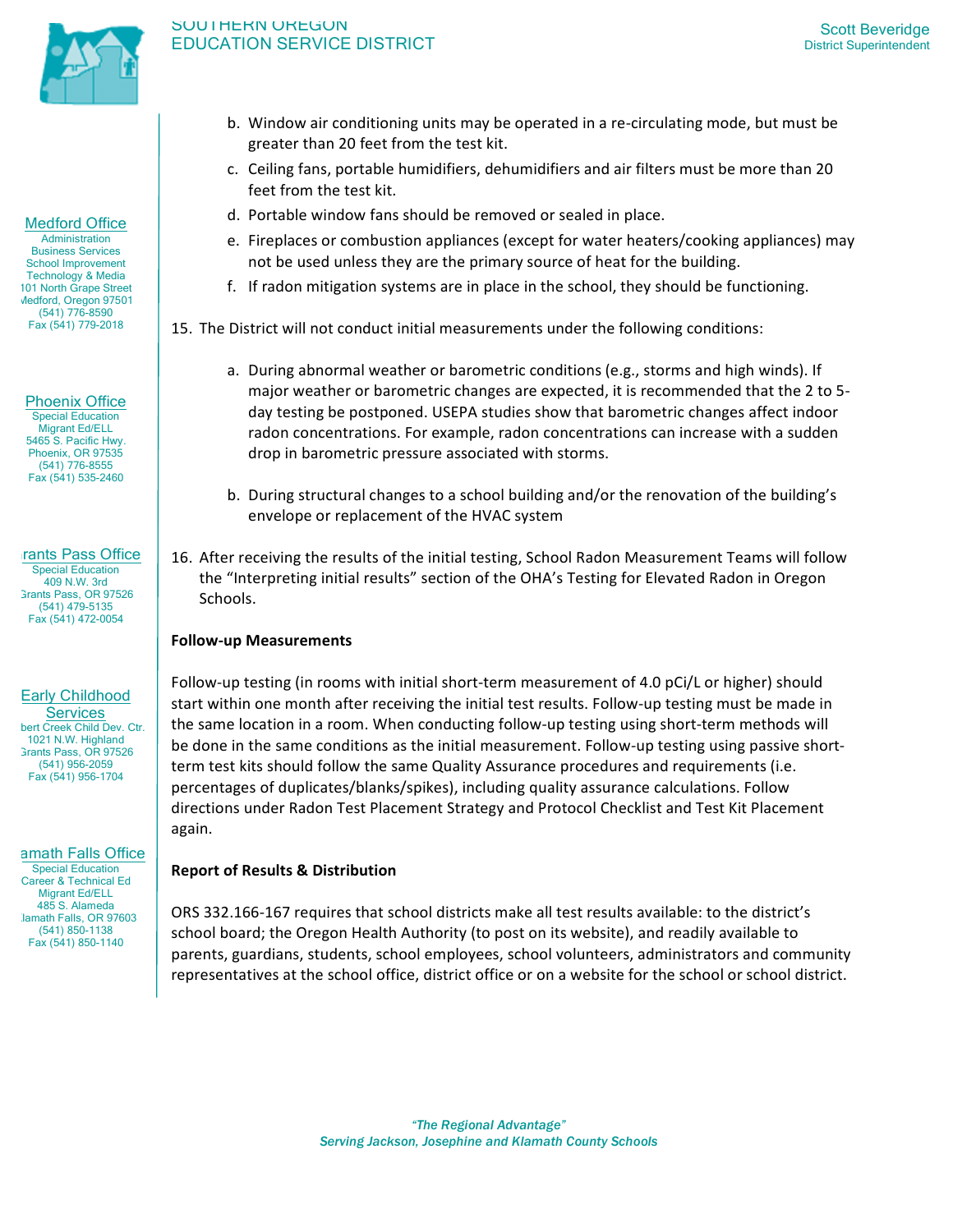

Medford Office **Administration** Business Services School Improvement Technology & Media 101 North Grape Street Medford, Oregon 97501 (541) 776-8590 Fax (541) 779-2018

## SOUTHERN OREGON SOUTHERIN OREGON<br>EDUCATION SERVICE DISTRICT STATES SCOTTING SCOTT DISTRICT Superintendent

US EPA, OHA Oregon Radon Awareness Program, and numerous non-governmental groups recommend that the school district take action to reduce the radon level in those rooms where the average of the initial and follow-up short-term kit results OR the result of the long-term kit used in follow-up is 4.0 pCi/L or more.

Initial testing will be conducted in accordance with ORS 332.166-167 before January 1, 2021. Because buildings age and ground beneath them settles, radon entry may increase due to cracks in the foundation. For that reason, ORS 332.166-167 requires that schools be tested once every 10 years regardless of initial testing results or whether mitigation was done.

Suggested times, for retesting, in addition to that required under ORS 332.166-167, are as follows:

- 1. Current national guidelines (ANSI/AARST, 2014) recommend that school buildings be retested every five years.
- 2. If radon mitigation measures have been implemented in a school, retest these systems as a periodic check to ensure that the radon mitigation measures are working. EPA does not provide a specific interval, but OHA recommends that schools with radon mitigation measures retest every 5 years.
- 3. Retest after major renovations to the structure of a school building or after major alterations to a school's HVAC system. These renovations and alterations may increase radon levels within a school building.
- 4. If major renovations to the structure of a school building or major alterations to a school's HVAC system are planned, retest the school before initiating the renovation. If elevated radon is present, radon-resistant techniques can be included as part of the renovation.

# (541) 776-8555 Fax (541) 535-2460

Phoenix Office Special Education Migrant Ed/ELL 5465 S. Pacific Hwy. Phoenix, OR 97535

#### rants Pass Office Special Education 409 N.W. 3rd Grants Pass, OR 97526 (541) 479-5135

Fax (541) 472-0054

# Early Childhood

**Services** bert Creek Child Dev. Ctr. 1021 N.W. Highland Grants Pass, OR 97526 (541) 956-2059 Fax (541) 956-1704

# amath Falls Office

Special Education Career & Technical Ed Migrant Ed/ELL 485 S. Alameda Klamath Falls, OR 97603 (541) 850-1138 Fax (541) 850-1140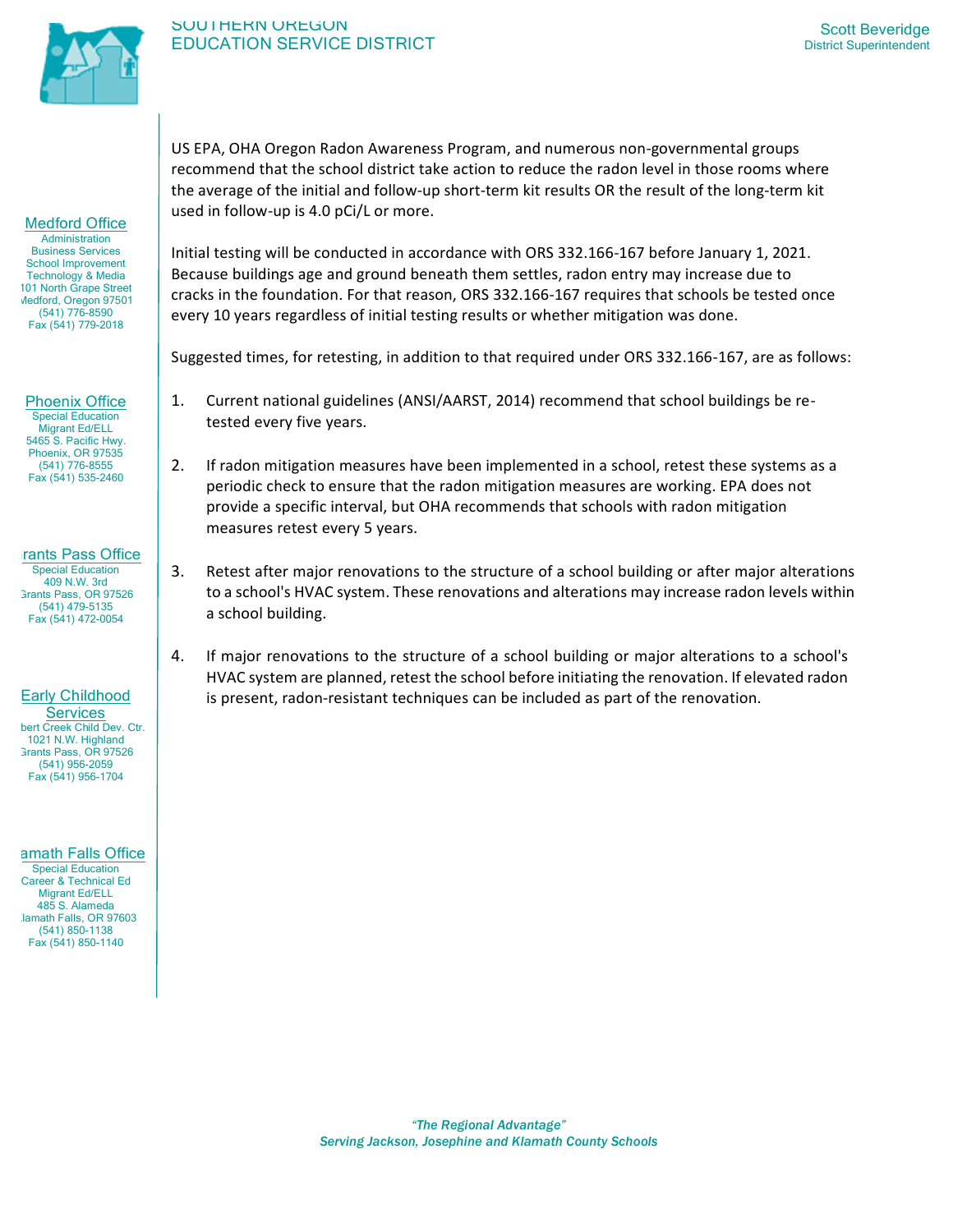

# **GLOSSARY:**

Medford Office

**Administration** Business Services School Improvement Technology & Media 101 North Grape Street Medford, Oregon 97501 (541) 776-8590 Fax (541) 779-2018

Phoenix Office Special Education Migrant Ed/ELL 5465 S. Pacific Hwy. Phoenix, OR 97535 (541) 776-8555 Fax (541) 535-2460

rants Pass Office Special Education 409 N.W. 3rd Grants Pass, OR 97526 (541) 479-5135 Fax (541) 472-0054

# Early Childhood

**Services** bert Creek Child Dev. Ctr. 1021 N.W. Highland Grants Pass, OR 97526 (541) 956-2059 Fax (541) 956-1704

# amath Falls Office

Special Education Career & Technical Ed Migrant Ed/ELL 485 S. Alameda Klamath Falls, OR 97603 (541) 850-1138 Fax (541) 850-1140

**Radon -** A gaseous radioactive decay product of radium.

**Blanks** - Measurements made by analyzing unexposed (closed) detectors that accompanied exposed detectors to the field. The School District use of blanks is to assess any change in analysis result caused by exposure other than in the environment to be measured. Background levels may be due to leakage of radon into the detector, detector response to gamma radiation, or other causes.

**Closed-Building Conditions** - Means keeping all windows closed, keeping doors closed except for normal entry and exit, and not operating fans or other machines which bring in air from outside. Fans that are part of a radon-reduction system or small exhaust fans operating for only short periods of time may run during the test.

**Duplicates** - Duplicate measurements provide a check on the precision of the measurement result and allow the user to make an estimate of the relative precision. Large precision errors may be caused by detector manufacture or improper data transcription or handling by suppliers, laboratories, or technicians performing placements. Precision error can be an important component of the overall error. The precision of duplicate measurements are monitored and recorded as quality records.

**Spikes** – Measurements used to assess the accuracy of a lab analysis and/or how accurately detectors supplied by a laboratory (i.e. test kit manufacturer) measure radon. "Spikes" are test kits that have been exposed to a known concentration of radon in a chamber approved by the National Radon Proficiency Program (NRPP) or National Radon Safety Board (NRSB). The process for completing this aspect of a radon measurement effort's Quality Assurance/Quality Control plan is laid out in the Radon Test Placement Strategy and Protocol Checklist below.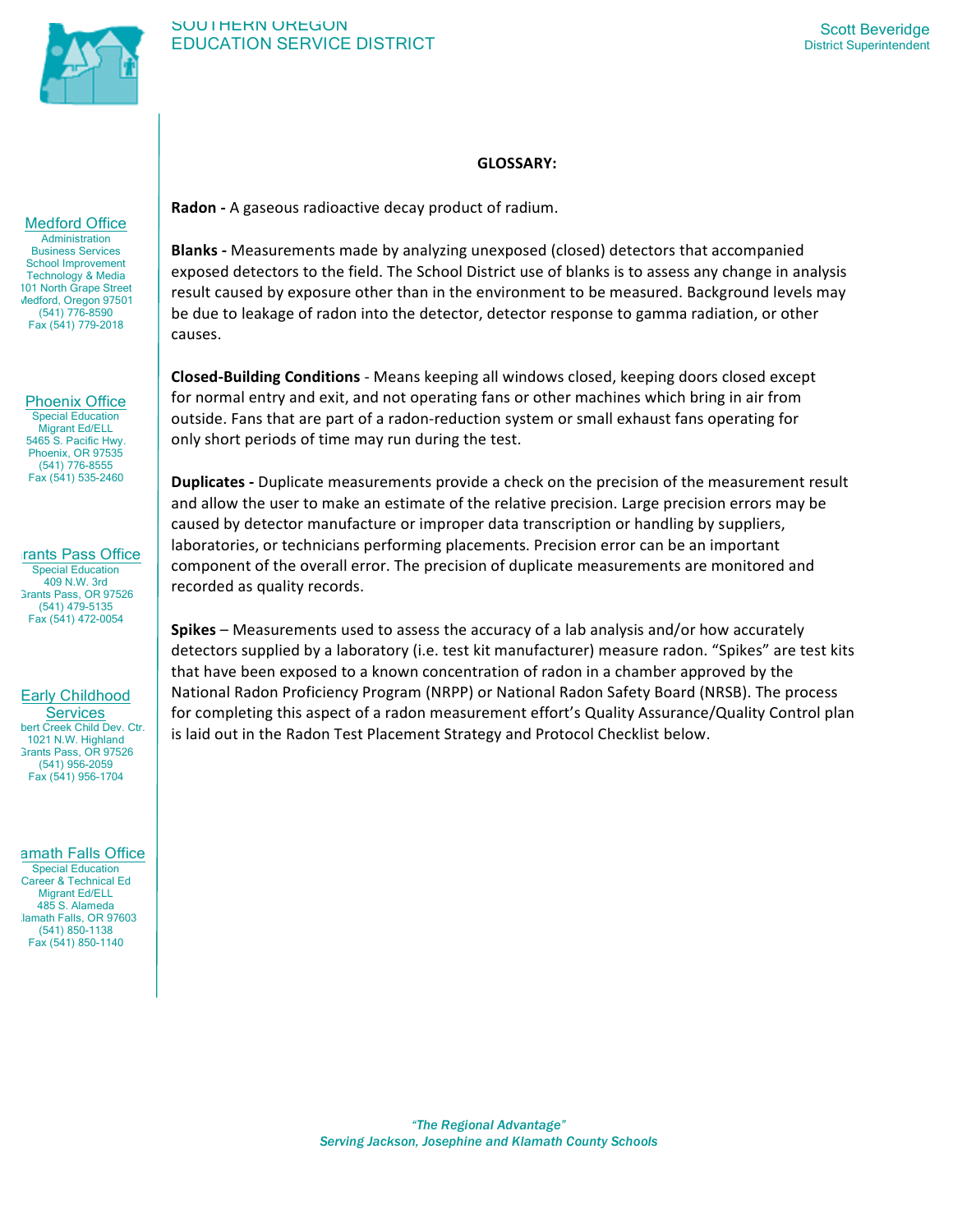

# SOUTHERN OREGON SOUTHERN OREGON NEWSTEET STATES AND SCOTT SCOTT SCOTT SCOTT SCOTT SCOTT SCOTT SUPERINT SUPERINT SUPERINT SUPERINT<br>SCOTT SERVICE DISTRICT SUPERINT SUPERINT SUPERINT SUPERINT SUPERINT SUPERINT SUPERINT SUPERINT SUPERINT SUPE

#### **Appendix A: Test Kit Placement Guide**

Once the number of test kits is determined, they will be placed in the frequently-occupied rooms as identified in the "What Rooms Should Be Tested? "Section above.

- a. Be sure to check these items before placing the radon test kits:
	- $\Box$  Closed building conditions have been maintained in the building for 12 hours.
	- $\Box$  HVAC system is operating as it normally would when students and faculty are present.
	- $\square$  Testing is being done during a time that students and faculty are present.
- b. As detectors are placed in the rooms determined during section 1, thorough and accurate data needs to be recorded on the device log and floor plan (see sample below).

Protocol for all test kits include the following; be sure that each detector placed is:  $\square$  in a location where it will be undisturbed

- $\Box$  out of direct sunlight
- $\Box$  three feet from all doors and windows
- $\Box$  four inches from all other objects
- $\Box$  at least 1 foot from all exterior walls
- $\square$  at least 20 inches to 6 feet from the floor
- $\square$  out of direct air flow from vents
- $\square$  four feet from heat source

To protocol above, School Measurement Teams in other states simply place the test kit on the teacher's desk or up (out of the way of students) on a bookshelf.

c. Specific protocol for duplicate measurements. If the test kit you are placing is duplicate measurement also be sure to:

 $\square$  Placed duplicate (side-by-side) test kit 4-5 inches away from test kit for that room.

#### Medford Office

**Administration** Business Services School Improvement Technology & Media 101 North Grape Street Medford, Oregon 97501 (541) 776-8590 Fax (541) 779-2018

Phoenix Office Special Education Migrant Ed/ELL 5465 S. Pacific Hwy. Phoenix, OR 97535 (541) 776-8555 Fax (541) 535-2460

#### rants Pass Office Special Education 409 N.W. 3rd

Grants Pass, OR 97526 (541) 479-5135 Fax (541) 472-0054

# Early Childhood

**Services** bert Creek Child Dev. Ctr. 1021 N.W. Highland Grants Pass, OR 97526 (541) 956-2059 Fax (541) 956-1704

## amath Falls Office

Special Education Career & Technical Ed Migrant Ed/ELL 485 S. Alameda Jamath Falls, OR 97603 (541) 850-1138 Fax (541) 850-1140